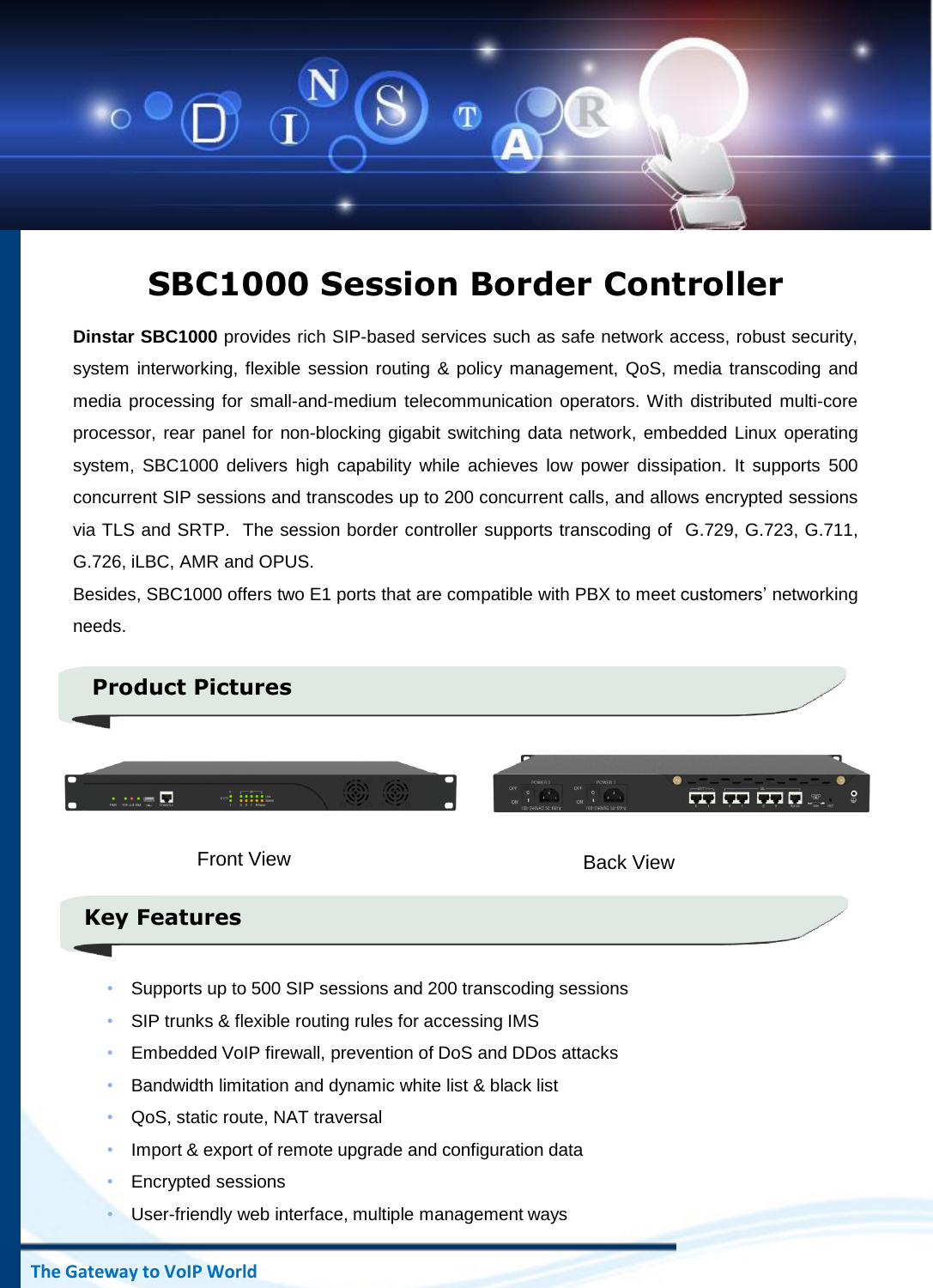## DINSTAR

# **SBC1000 Session Border Controller**

### **Physical Interfaces**

- **Ethernet Ports:** 
	- 4\* 10/100/1000M Base-T Ethernet ports
	- 1\* 10/100/100M Base-T (Admin)
- E1/T1 Ports:
	- 2\* E1/T1, RJ48C
- 1\* USB 2.0
- Serial Console 1\* RS232, 115200bps, RJ45
- LTE Uplink (To be done)
	- 1\* SIM Card Slot

### **VoIP**

- SIP 2.0 compliant, UDP, TCP, TLS
- SIP trunk (Peer to peer)
- SIP trunk (Access)
- **SIP Registrations**
- B2BUA (Back-to-Back User Agent)
- SIP Request rate limiting
- SIP registration rate limiting
- SIP registration scan attack detection
- SIP call scan attack detection
- SIP anti-attack
- SIP Header manipulation
- SIP malformed packet protection
- Multiple Soft-switches supported
- QoS (ToS, DSCP)
- **NAT Traversal**

### **Capabilities**

- **Concurrent Calls** Supports 500 SIP sessions at maximum
- **Transcoding** Supports 200 transcoding calls
- CPS for Call 25 calls per second at maximum
- **Registrations** Maximum SIP registrations: 5000
- CPS for Registration 25 Registration per second
- **SIP Trunks** 128 SIP Trunks at maximum

### **Media Capabilities**

- Voice, FAX support
- Codecs: G.729, G.723, G.711, iLBC, G.726, OPUS
- RTP Transcoding
- Pass-through fax
- No RTP detection
- One-way audio detection
- RTP/RTCP
- RTCP statistics reports
- DTMF: RFC2833, SIP Info, INBAND
- Silence Suppression
- Comfort Noise
- Voice Activity Detection
- **Echo Cancellation**
- Adaptive Dynamic Buffer